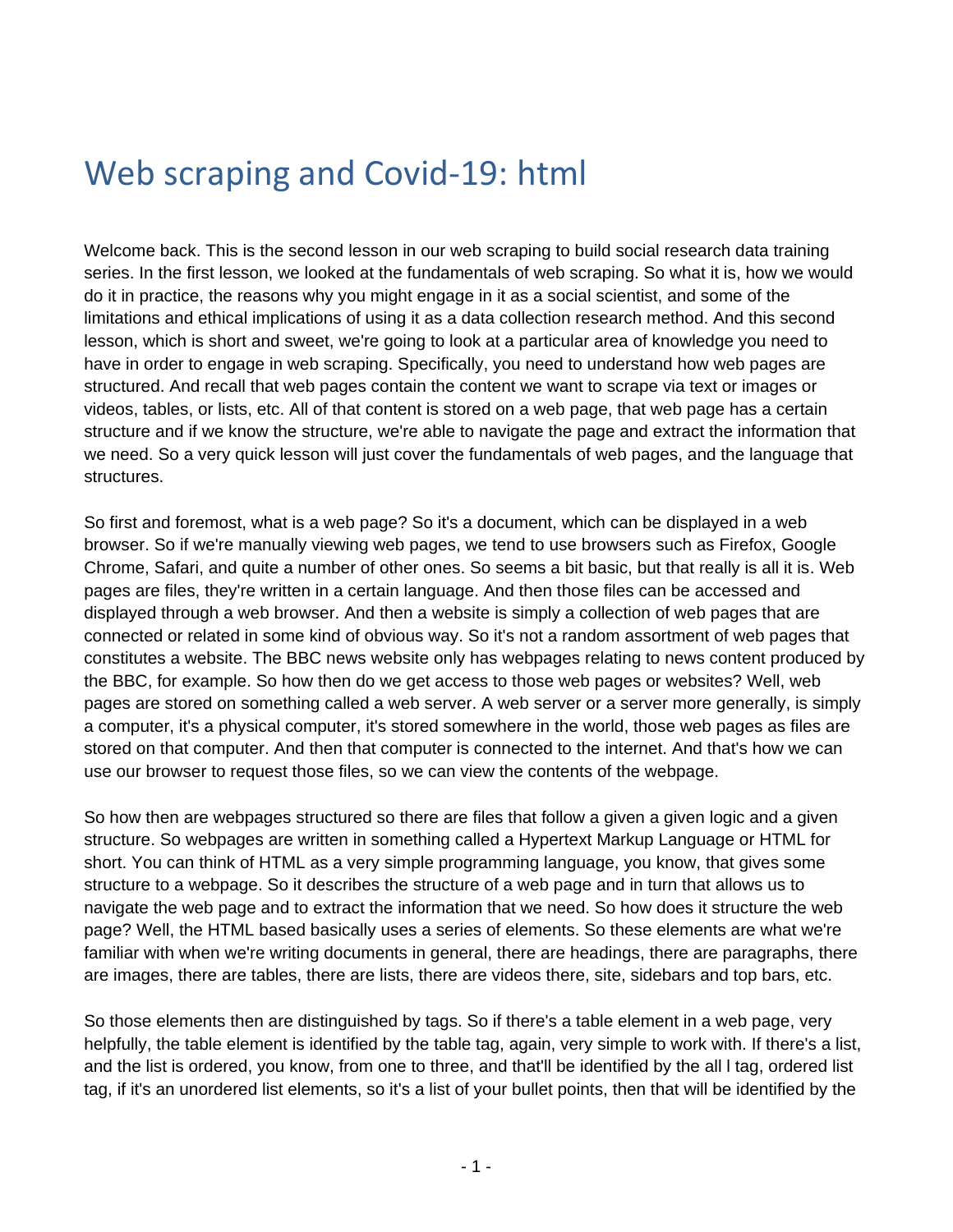IU l time, it seems a bit, you know, abstract. So what we'll do is very quickly look at some examples of very simple web pages. So we can see how the structure works in practice.

So let's look at an example here. So on the left, we can see how a web page is actually written and structured. So at the top, we have a little tag here that tells you know, the browser that this is a HTML file as distinguished from a more general text file, or an image file or a video file, etc. Let me have, I mentioned where these tags and again, tags represent elements of a webpage. So the head tag basically represents the metadata associated with a web page. You don't usually see the metadata when you request the web page in your browser. Really, the metadata is aimed at search tools. You know, so you can search students can see what the title of the webpage is and a kind of brief description of what it is also. Already interested in as social scientists and people interested in collecting data is everything contained really in these body tags. So body is the content of the web page. It's, it's the information and it's the contents we see when we view the web page through our browser. And then this very simple web page, we have simply two elements, we have a top heading, which is identified by the h1 tag. And then we have a paragraph which is identified by the p tag. And if we run that, as I said, markup language, which is essentially code, and it produces the output over here. So this is akin to using your web browser to request a web page, and here it is the content is returned.

So again, very simple, which is good, we can look at maybe a slightly more, slightly more relevant and real an example of how a web page looks. So if we think of the ncrm website, that's a collection, again, of web pages with information on research, methods, training, guidance, advice, etc. So I've used my web browser here, I'm using Google Chrome, I've requested the web page. And here I can see all of the content that's on the homepage. So this is the first web page you encounter. When you request the ncrm. website. There's a bit more going on than the simple example, we looked at a neat trick that you may come across before, but maybe you haven't is in Google Chrome. Anyway, if you right click and view page source as the option here, you can actually look at the underlying HTML of any webpage. Now you can't make any changes, you know, I can, I can click anywhere here, I can type away, I can try and delete things, you won't make any difference to the actual web page itself. But it's really good. You can view the underlying HTML and a code. So again, we see the core elements that are part of any web page, we've got the little tag at the top saying, this is a web page type of file. Here, we got some some metadata. So again, we've got a title associated with this web page.

So that's what the search tools will see, when they request this web page. There's lots of little kind of code, and lots of little scripts that run when you request the web page. Again, this isn't content, this is metadata. So for example, here's kind of a little script that produces the little pop up that says, do you accept or reject cookies, for example. But as people interested in collecting data, we're interested in what's contained in the body cloud tag. So anything within those two body tags is the content of the webpage is what we see. And that's what we want to potentially scrape. So again, yeah, we can see different types of elements, we've got an unordered list here, as you can see, with the UL tag, and then we can see yet so we've got some header twos. So these are, you know, the smaller headings. So this one called training and events. And if we go back to the web page itself, here it is. So here's the code. The browser interprets this code as HTML. It says, Okay, this is a web page. And here's how I display the content. So we've got headings, and lists, etc.